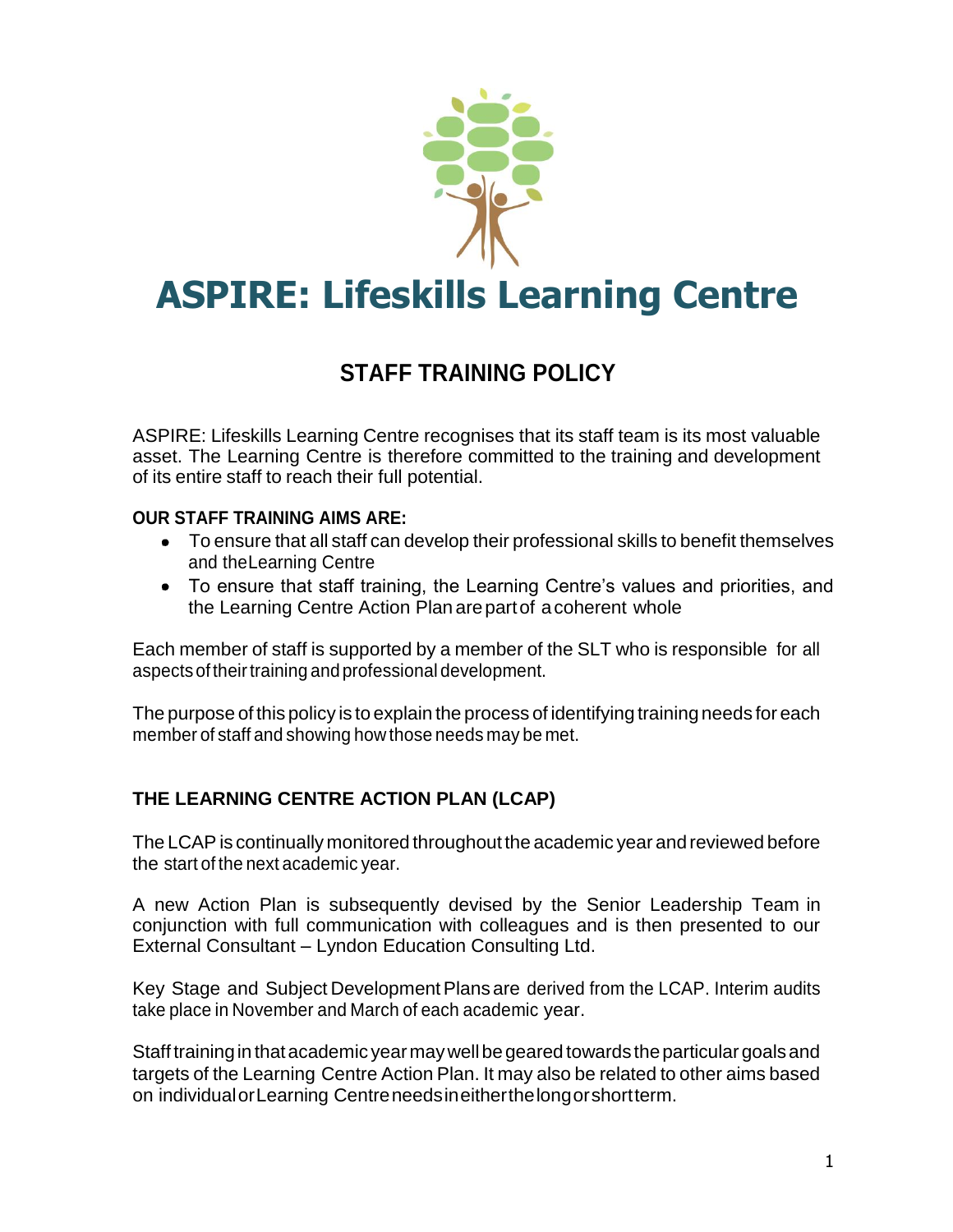## **THE ROLE OF PROFESSIONAL DEVELOPMENT REVIEWERS (PDR)**

This is explained fully within the Staff Appraisal Policy which should be read in conjunction with this policy.

All members of staff have a colleague responsible fortheir Training and Development, namely a PDR reviewer:

- Head Teacher
- Deputy Head
- Lead for SEN
- ASDAN co-ordinator and EVC Lead

Over a 12 month cycle, targets and objectives are fully discussed and reviewed. Colleagues are directed towards and, where appropriate, given relevant training in house.

#### **ANNUAL TRAINING**

Every member of the Learning Centre staff team has received relevant training to be able to undertake their role and to meet all the Safeguarding and Health and Safety requirements of the provision.

Each member of the ASPIRE: Lifeskills Learning Centre takes part in a range of regular training to ensure that their knowledge and understanding is relevant, up-todate and meets all legislation. These include training on:

#### • **Safeguarding**

- 1. Safeguarding Lead *Head Teacher and Deputy Head*
- 2. Safeguarding and E-Safety *All Staff*
- 3. Child Protection in Education *All Staff*
- 4. Child Protection in Sport *Subject Lead for PE and Head Teacher*
- 5. Child Exploitation and Online Safety for Education *All Staff*
- 6. Safer Recruitment in Education *Head Teacher, Deputy and SEN Lead*
- 7. The Prevent Duty *All Staff*
- 8. Child Neglect *All Staff*
- 9. Equality and Diversity *All Staff*
- 10.Preventing Bullying *All Staff*
- 11.Female Genital Mutilation Awareness *Head Teacher*
- **Health and Safety**
- 1. Health and Safety in Education *All Staff*
- 2. Fire Safety in Education *All Staff*
- 3. First Aid Essentials *All Staff*
- 4. First Aid at Work *All Staff*
- 5. Food Hygiene and Safety *All Staff*
- 6. Pat Testing *Subject Lead for D&T*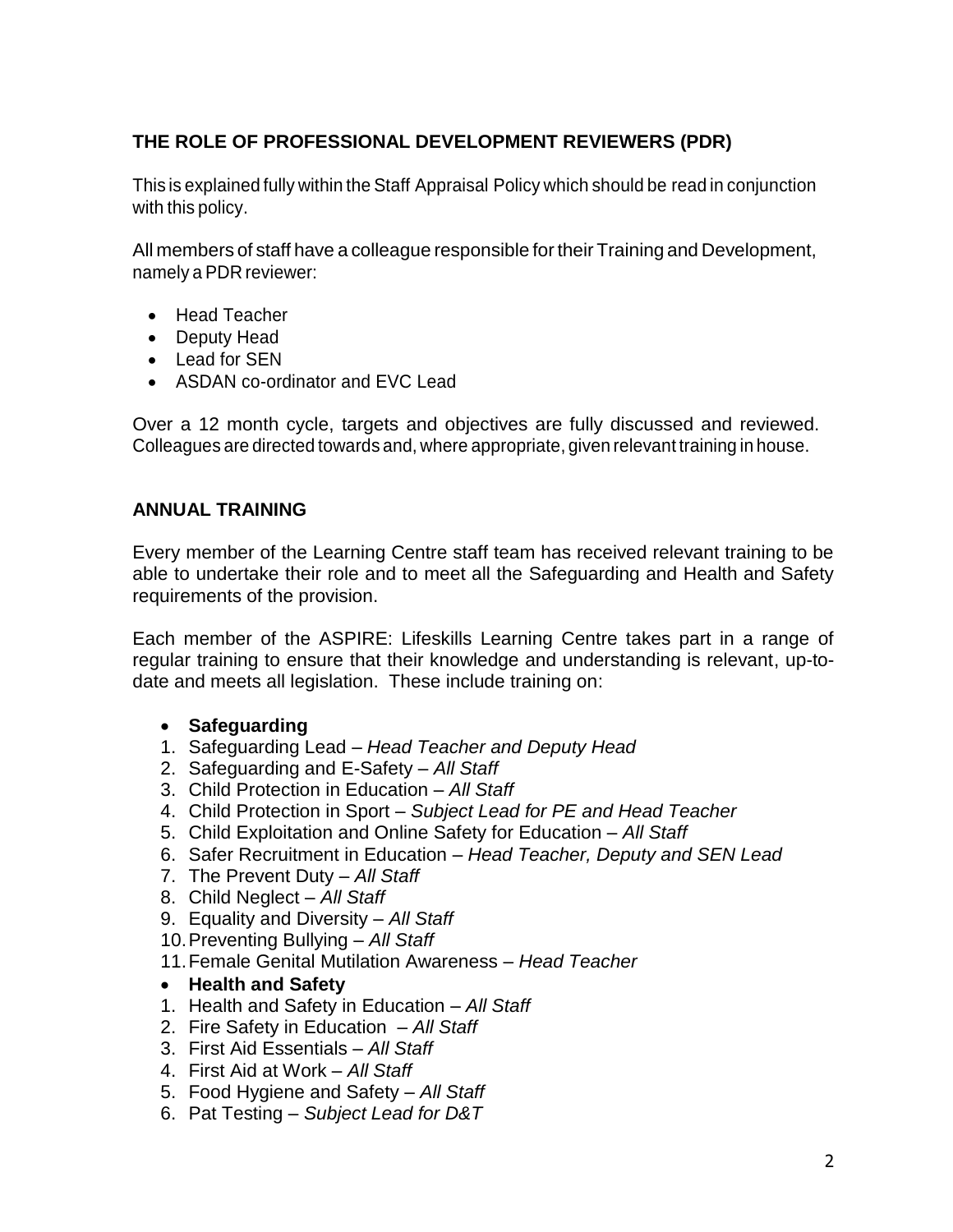- 7. Health and Safety for Design and Technology Workshop Technicians *Subject Lead for D&T*
- 8. Home Based Contact *Head Teacher*
- 9. EVC *Head Teacher and SEN Teacher*
- **SEND Code of Practice –** *Head Teacher*
- **ASDAN –** *All Staff*
- **ASDAN moderation** *–* Head Teacher and SEN Teacher
- **Autism –** *All Staff*
- **School Exclusions** *– Head Teacher, Deputy Head, SEN Teacher, SEN Lead, Office Manager*
- **Data Protection -** *– Head Teacher, Deputy Head, SEN Teacher, SEN Lead, Office Manager*
- **Attendance –** *– Head Teacher, Deputy Head, SEN Teacher, SEN Lead, Office Manager*
- **Observing Lessons in Special Schools following the new Ofsted Framework –** *Head Teacher and SEN Lead*
- **Behaviour Management**
- 1. BTEC Level 2 Disengagement and Physical Intervention Skills *All Staff*
- 2. BTEC Level 2 Conflict Management *All Staff*

#### **INDIVIDUAL TRAINING NEEDS**

ASPIRE: Lifeskills Learning Centre, as part of its commitment to the training and development of its entire staff, will seek to identify the needs of individual members of staffandseehowthosetraining needsmightbestbemanaged.Thiswillapply in bothofthe following cases:

- Wherethetraininganddevelopmentneedsofthestaffmatchthegoalsandtargetsof that year's Learning Centre Development Plan
- Where other short or long term needs of either the individual member of staff or the Learning Centreareidentified.Thiswill includecircumstancesinwhichamemberof staff has had achangeof role or duties.

Individual members of staff are asked to review continuously the ways in which they can improve and develop their current skills. They should do this by reflecting on their own level of performance and skill – through regular self-assessment using the AET Competency Framework Assessment Tool; and by also being aware of training opportunities from external sources and courses advertised in the staffroom and so on.

If a member of staff identifies an aspect of their job which would benefit from training, they should discuss the matter with his or her Professional Development Reviewer.

If the Reviewer agrees that the training is a good idea, that it fits in with the goals and targets set by the team or Learning Centre, or with other long or short term needs, then the procedures for implementing and managing the training begins.

The training itself may be in the form of: